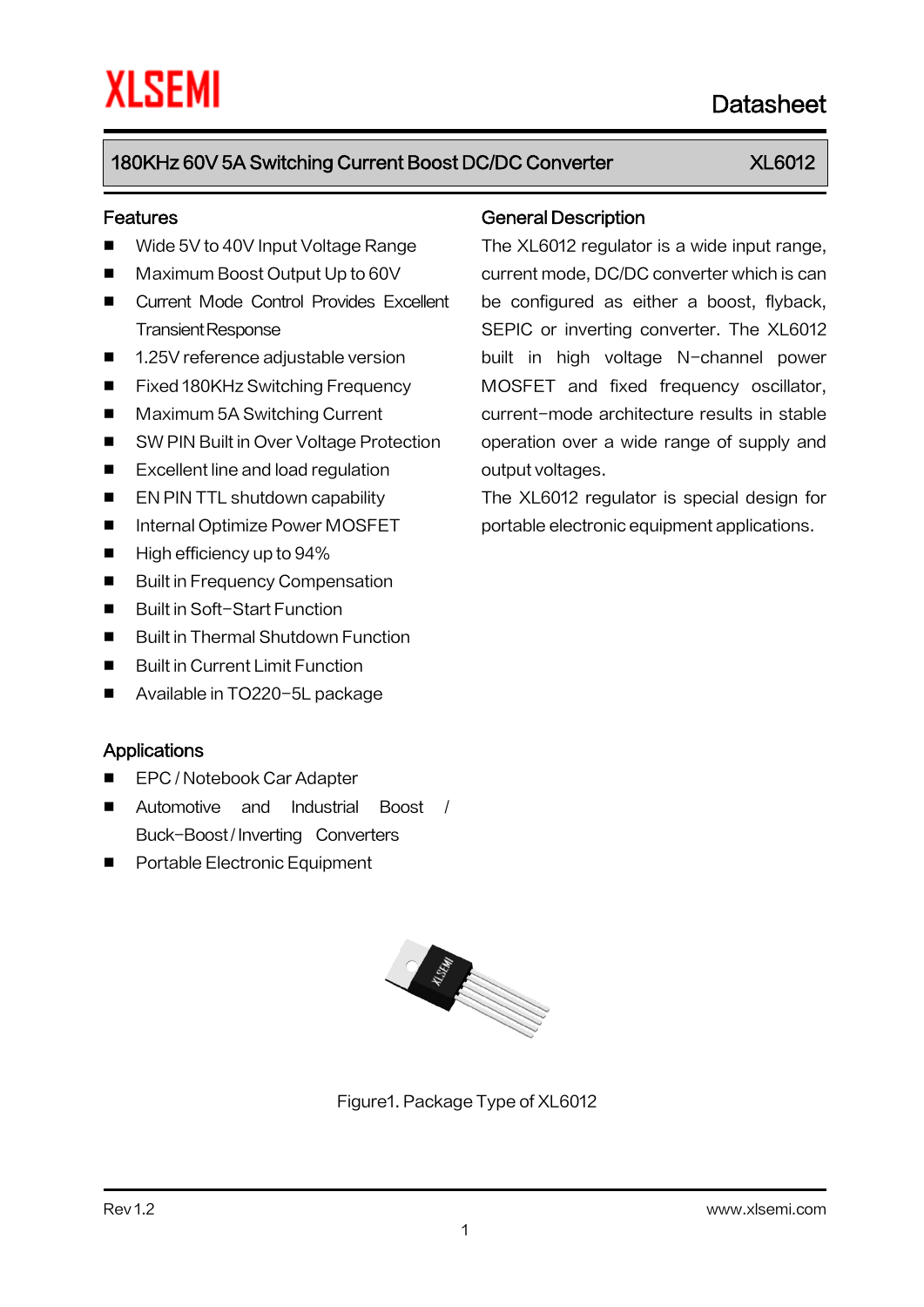## Pin Configurations



Figure2.Pin Configuration of XL6012 (Top View)

**Table 1 Pin Description** 

| <b>Pin Number</b> | <b>Pin Name</b> | <b>Description</b>                                            |  |  |
|-------------------|-----------------|---------------------------------------------------------------|--|--|
| 1                 | GND             | Ground Pin.                                                   |  |  |
| 2<br>EN           |                 | Enable Pin. Drive EN pin low to turn off the device, drive it |  |  |
|                   |                 | high to turn it on. Floating is default high.                 |  |  |
| 3                 | <b>SW</b>       | Power Switch Output Pin (SW).                                 |  |  |
|                   | <b>VIN</b>      | Supply Voltage Input Pin. XL6012 operates from a 5V to 40V    |  |  |
| 4                 |                 | DC voltage. Bypass Vin to GND with a suitably large           |  |  |
|                   |                 | capacitor to eliminate noise on the input.                    |  |  |
|                   | FB              | Feedback Pin (FB). Through an external resistor divider       |  |  |
| 5                 |                 | network, FB senses the output voltage and regulates it. The   |  |  |
|                   |                 | feedback threshold voltage is 1.25V.                          |  |  |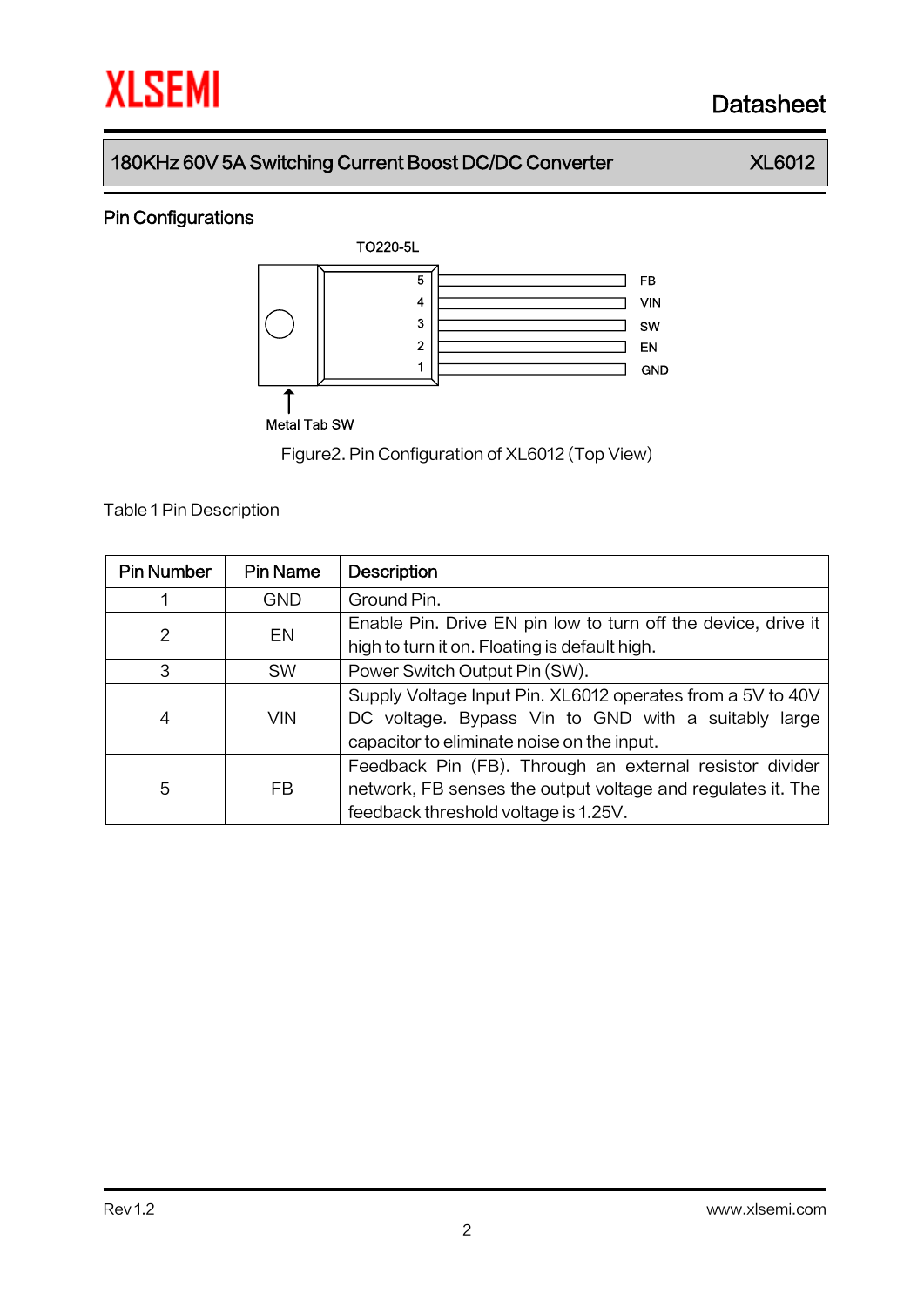## 180KHz 60V 5A Switching Current Boost DC/DC Converter XL6012

#### Function Block



Figure3. Function Block Diagram of XL6012

### Typical Application Circuit



Figure4. XL6012 Typical Application Circuit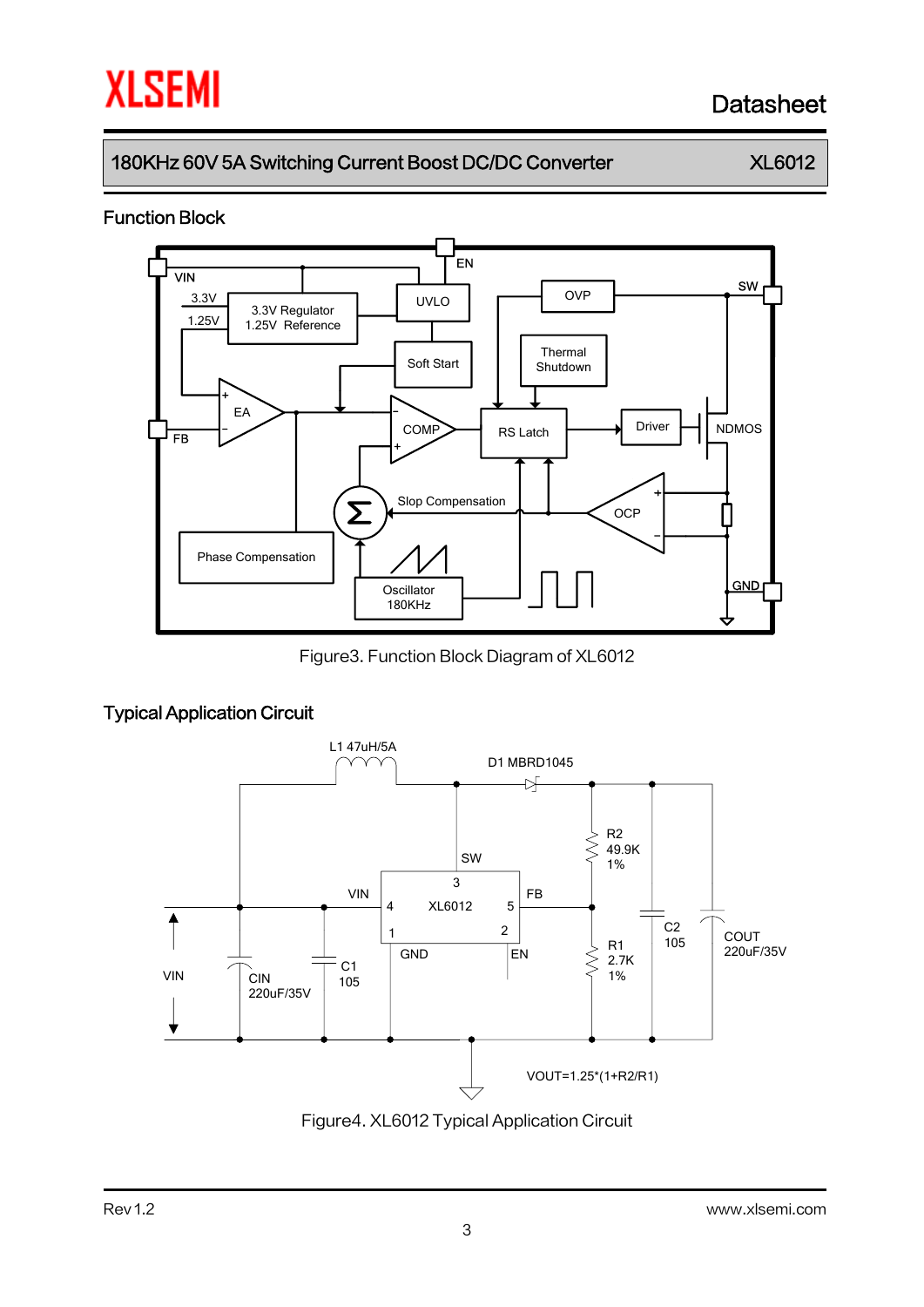#### Ordering Information

| Order Information | Marking ID | Package Type | Packing Type Supplied As |
|-------------------|------------|--------------|--------------------------|
| XL6012E1          | XL6012E1   | TO220-5L     | 50 Units Per Tube        |

XLSEMI Pb-free products, as designated with "E1" suffix in the par number, are RoHS compliant.

#### Absolute Maximum Ratings (Note1)

| Parameter                                    | Symbol                      | Value              | Unit        |
|----------------------------------------------|-----------------------------|--------------------|-------------|
| Input Voltage                                | Vin                         | $-0.3$ to 45       | V           |
| Feedback Pin Voltage                         | $V_{FB}$                    | $-0.3$ to Vin      | V           |
| EN Pin Voltage                               | $V_{EN}$                    | $-0.3$ to Vin      | $\vee$      |
| Output Switch Pin Voltage                    | $V_{sw}$                    | $-0.3$ to 60       | $\vee$      |
| <b>Power Dissipation</b>                     | P <sub>D</sub>              | Internally limited | mW          |
| Thermal Resistance (TO220-5L)                | $R_{JA}$                    | 30                 | °C/W        |
| (Junction to Ambient, No Heatsink, Free Air) |                             |                    |             |
| <b>Maximum Junction Temperature</b>          | $T_{J}$                     | $-40$ to 150       | $^{\circ}C$ |
| <b>Operating Junction Temperature</b>        | $T_{J}$                     | -40 to 125         | $^{\circ}C$ |
| Storage Temperature                          | $\mathsf{T}_{\texttt{STG}}$ | $-65$ to 150       | $^{\circ}C$ |
| Lead Temperature (Soldering, 10 sec)         | TLEAD                       | 260                | $^{\circ}C$ |
| ESD (HBM)                                    |                             | >2000              | $\vee$      |

Note1: Stresses greater than those listed under Maximum Ratings may cause permanent damage to the device. This is a stress rating only and functional operation of the device at these or any other conditions above those indicated in the operation is not implied. Exposure to absolute maximum rating conditions for extended periods may affect reliability.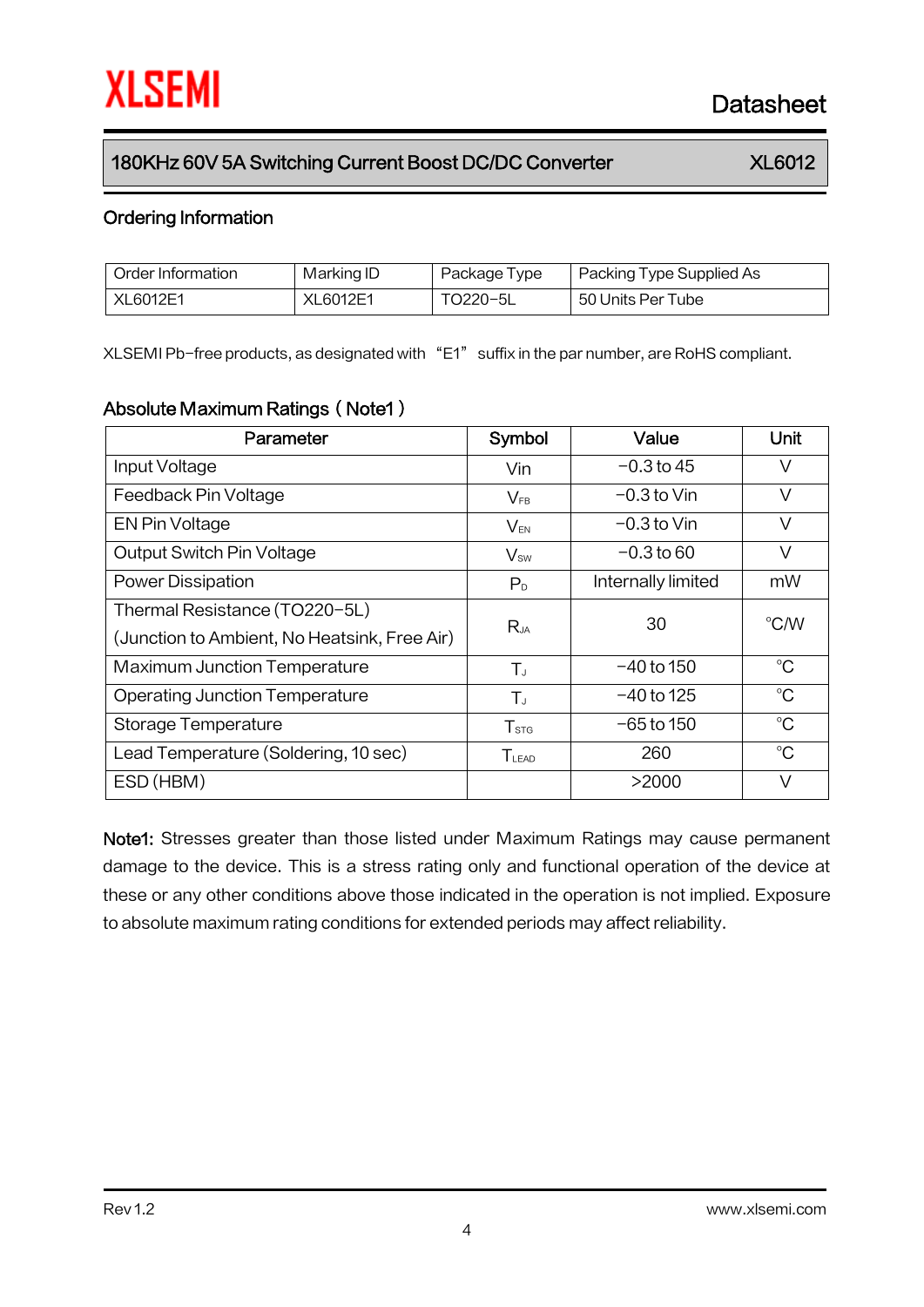#### XL6012 Electrical Characteristics

T<sup>a</sup> = 25℃;unless otherwise specified.

| Symbol                                 | Parameter           | <b>Test Condition</b>                                      | Min.  | Typ. | Max.  | Unit |  |
|----------------------------------------|---------------------|------------------------------------------------------------|-------|------|-------|------|--|
| System parameters test circuit figure4 |                     |                                                            |       |      |       |      |  |
| VFB                                    | Feedback<br>Voltage | Vin = $12V$ to $20V$ , Vout= $24V$<br>$Iload=0.1A$ to $1A$ | 1.213 | 1.25 | 1.287 | V    |  |
| η                                      | Efficiency          | Vin=12V, Vout=24V<br>$Iout=1A$                             |       | 93   |       | $\%$ |  |

#### Electrical Characteristics (DC Parameters)

Vin = 12V, GND=0V, Vin & GND parallel connect a 220uf/50V capacitor; Iout=0.1A, T<sup>a</sup> = 25℃; the others floating unless otherwise specified.

| <b>Parameters</b>           | Symbol                    | <b>Test Condition</b>              | Min. | Typ. | Max. | <b>Unit</b> |
|-----------------------------|---------------------------|------------------------------------|------|------|------|-------------|
| Input operation voltage     | Vin                       |                                    | 5    |      | 40   | $\vee$      |
| Shutdown Supply Current     | $\mathsf{I}_\mathsf{S}$   | $V_{EN} = 0V$                      |      | 70   | 100  | uA          |
| Quiescent Supply Current    | $\mathsf{I}_{\mathsf{q}}$ | $V_{EN} = 2V$ ,<br>$V_{FB} = V$ in |      | 3.5  | 5    | mA          |
| <b>Oscillator Frequency</b> | Fosc                      |                                    | 144  | 180  | 216  | <b>KHz</b>  |
| SW OVP                      | $V_{sw}$                  | $V_{FB} = 0V$                      |      | 60   |      | $\vee$      |
| <b>Switch Current Limit</b> | $\mathsf{l}_\mathsf{L}$   | $V_{FB} = 0V$                      |      | 5    |      | A           |
| Output Power NMOS           | Rdson                     | Vin= $12V$ ,<br>$Isw=5A$           |      | 35   | 40   | mohm        |
|                             | $V_{EN}$                  | High (Regulator ON)                |      | 1.4  |      |             |
| <b>EN Pin Threshold</b>     |                           | Low (Regulator OFF)                |      | 0.8  |      | $\vee$      |
| EN Pin Input Leakage        | Iн                        | $V_{EN}$ = 2V (ON)                 |      | 3    | 10   | uA          |
| Current                     | IL.                       | $V_{EN}$ = 0 $V$ (OFF)             |      | 3    | 10   | uA          |
| Max. Duty Cycle             | $D_{MAX}$                 | $V_{FB} = 0V$                      |      | 90   |      | $\%$        |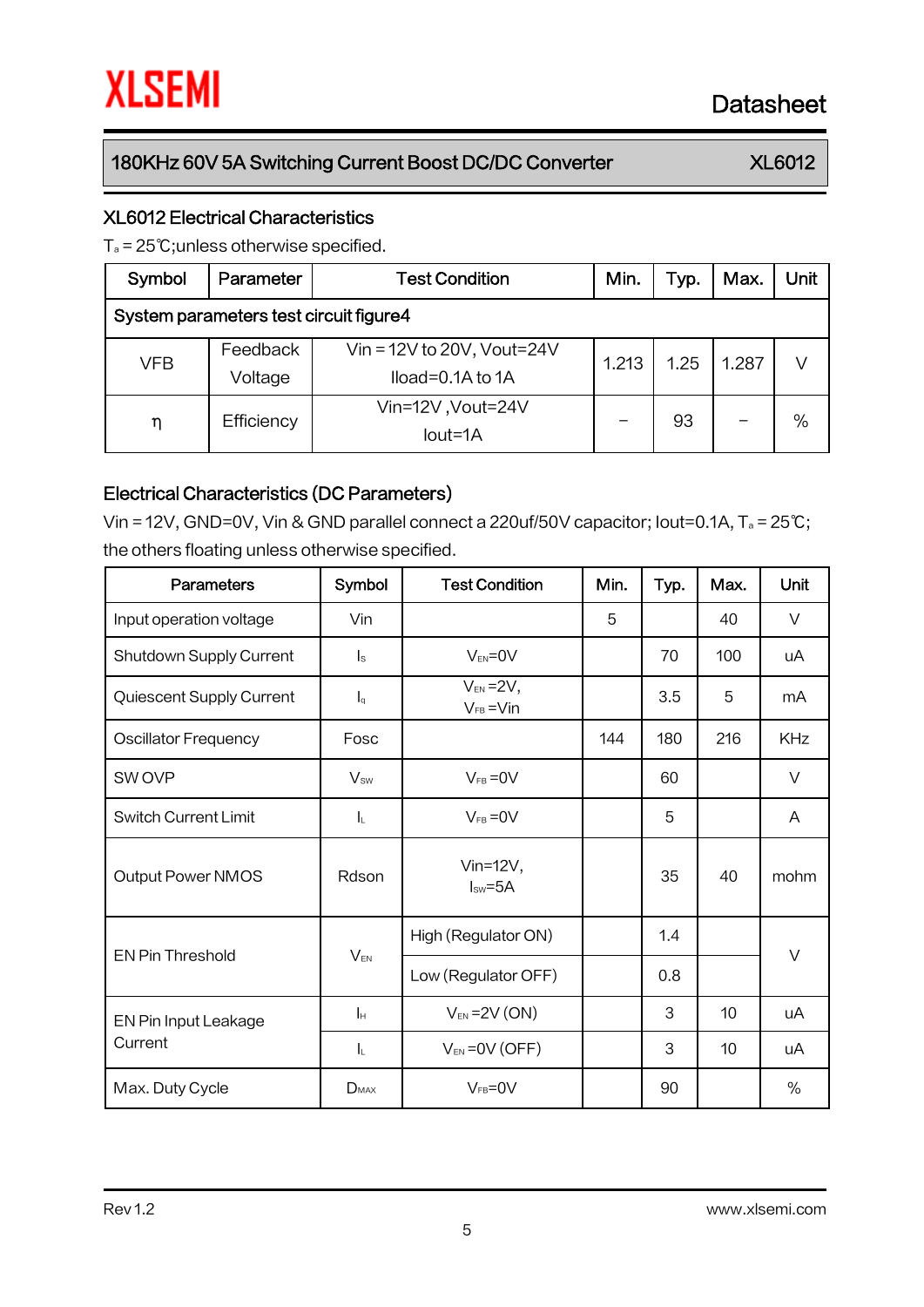## 180KHz 60V 5A Switching Current Boost DC/DC Converter XL6012



### Typical System Application (Recommend output current safe work range)





Figure7.Max output current (VOUT=36V) Figure8.Max output current(VOUT=48V)



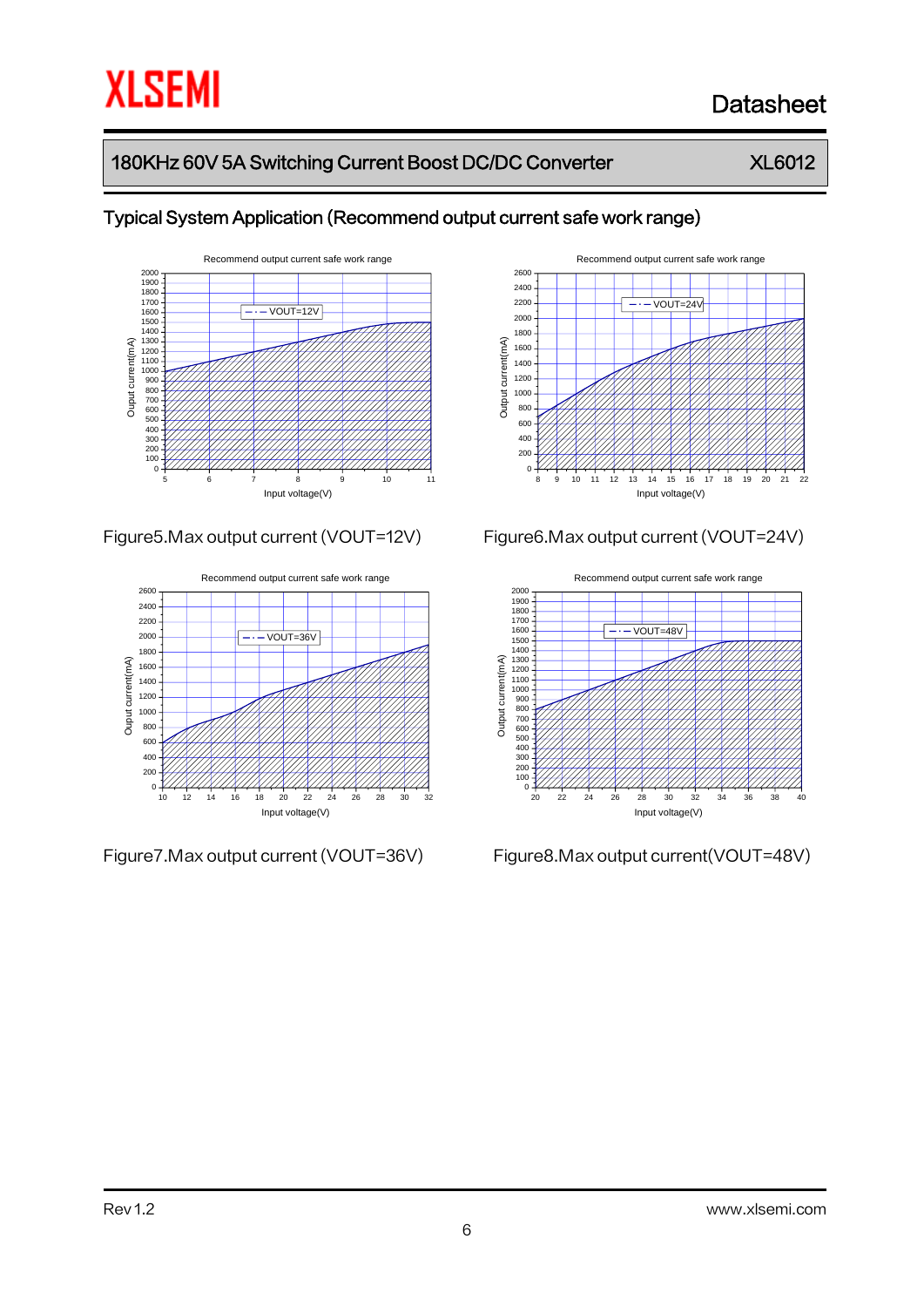### 180KHz 60V 5A Switching Current Boost DC/DC Converter XL6012

## Typical Performance Characteristics







Figure10. Feedback Voltage Curve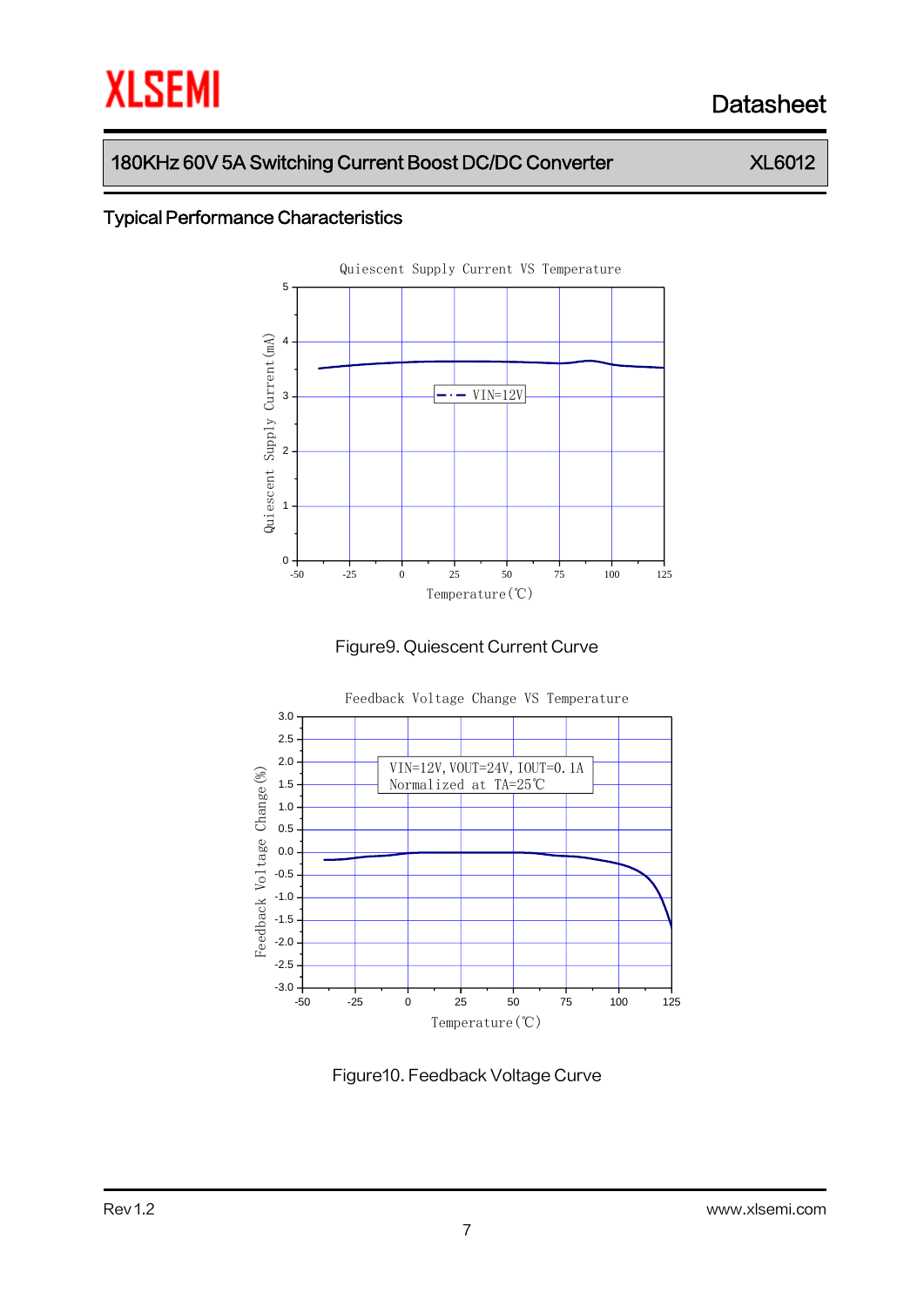### 180KHz 60V 5A Switching Current Boost DC/DC Converter XL6012

## Typical System Application(VIN=12V,VOUT=24V)



Figure11. XL6012 Typical System Application(VIN=12V, VOUT=24V)



Figure12. XL6012 System Efficiency Curve (VIN=12V, VOUT=24V)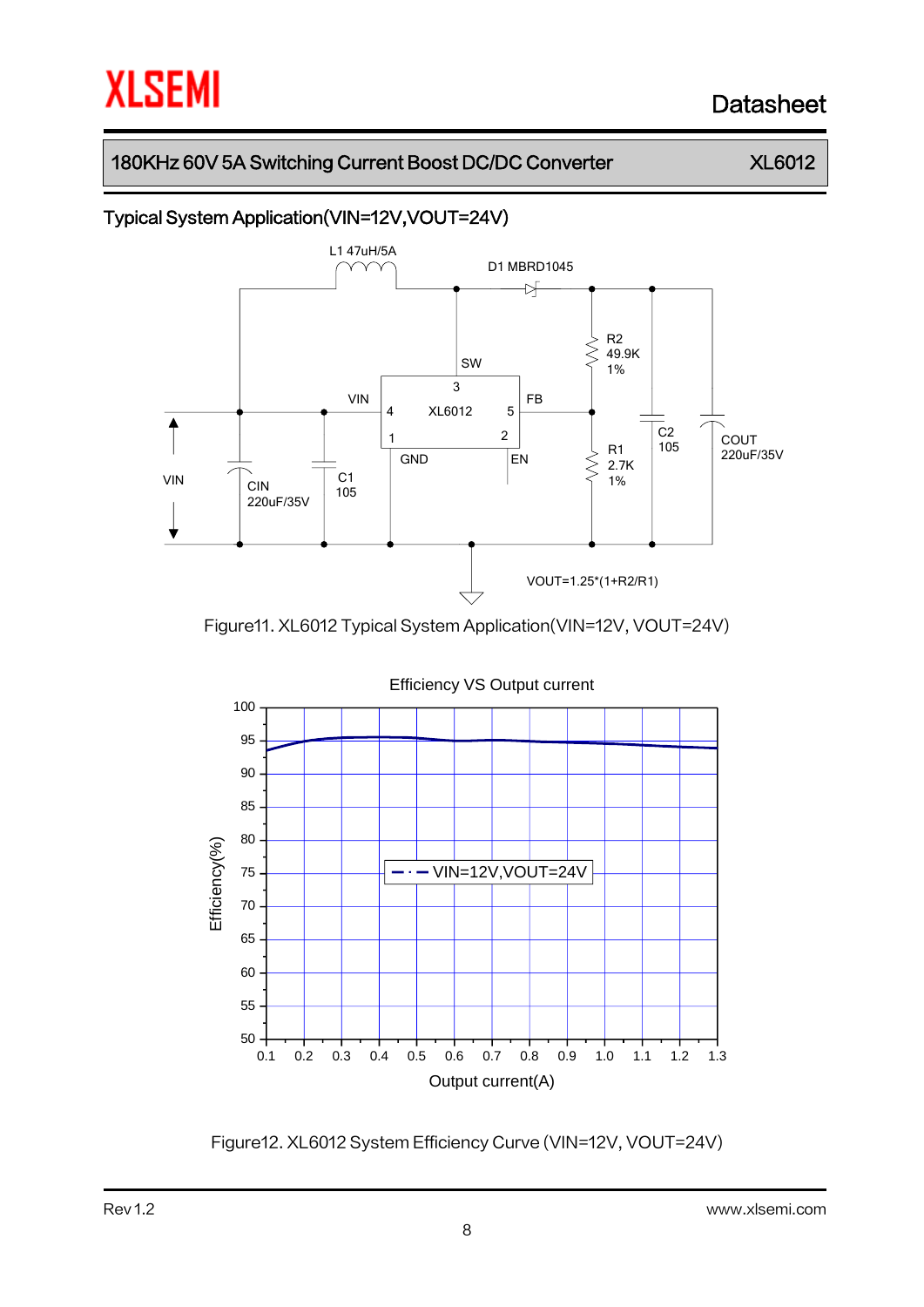### 180KHz 60V 5A Switching Current Boost DC/DC Converter XL6012

## Typical System Application(VIN=5V,VOUT=12V)



Figure13. XL6012 Typical System Application (VIN=5V,VOUT=12V)



Figure14. XL6012 System Efficiency Curve (VIN=5V, VOUT=12V)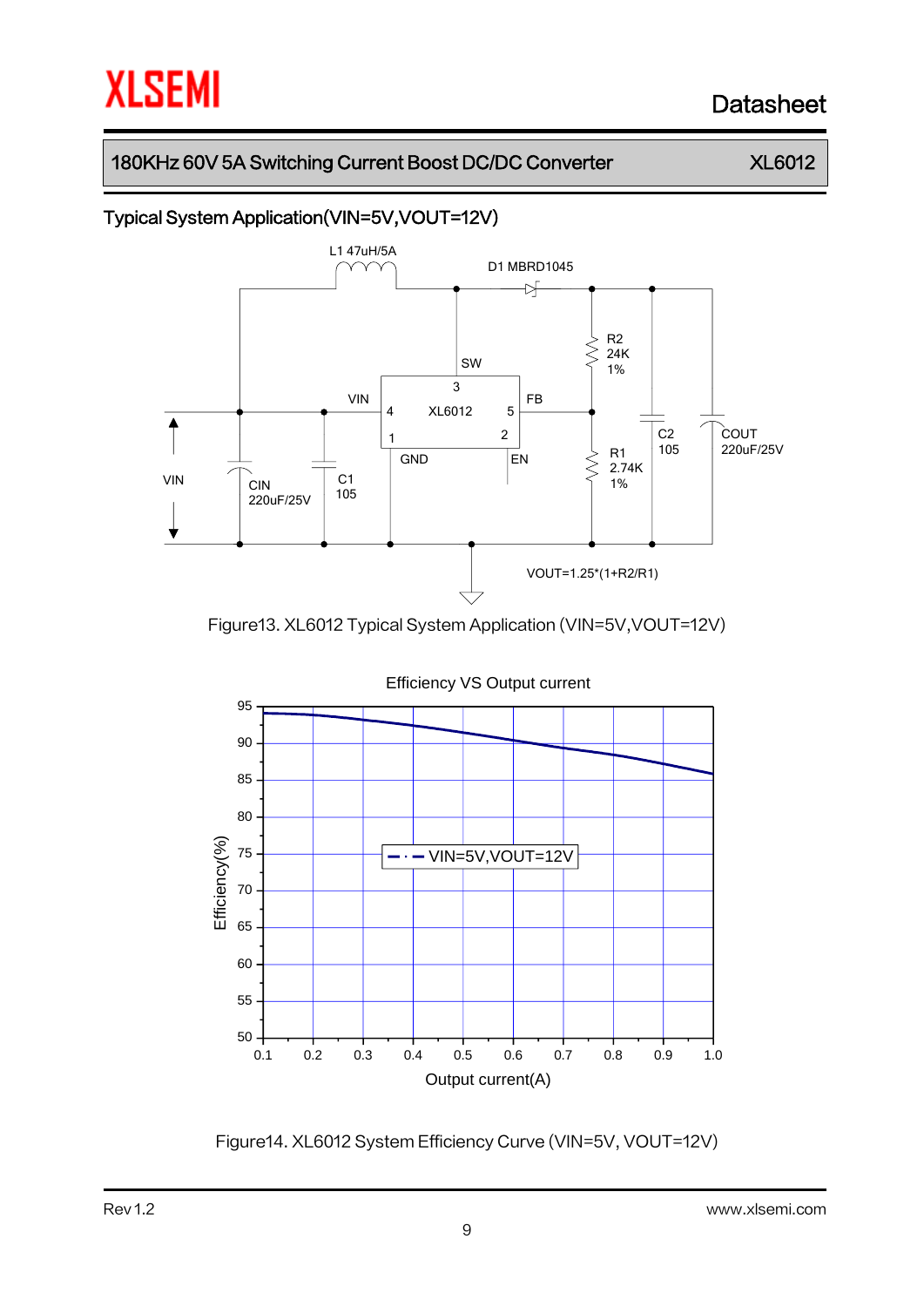### 180KHz 60V 5A Switching Current Boost DC/DC Converter XL6012

## Typical System Application(VIN=10~32V,VOUT=36V)



Figure15. XL6012 Typical System Application (VIN=10~32V,VOUT=36V)



Figure16. XL6012 System Efficiency Curve (VIN=10~32V, VOUT=36V)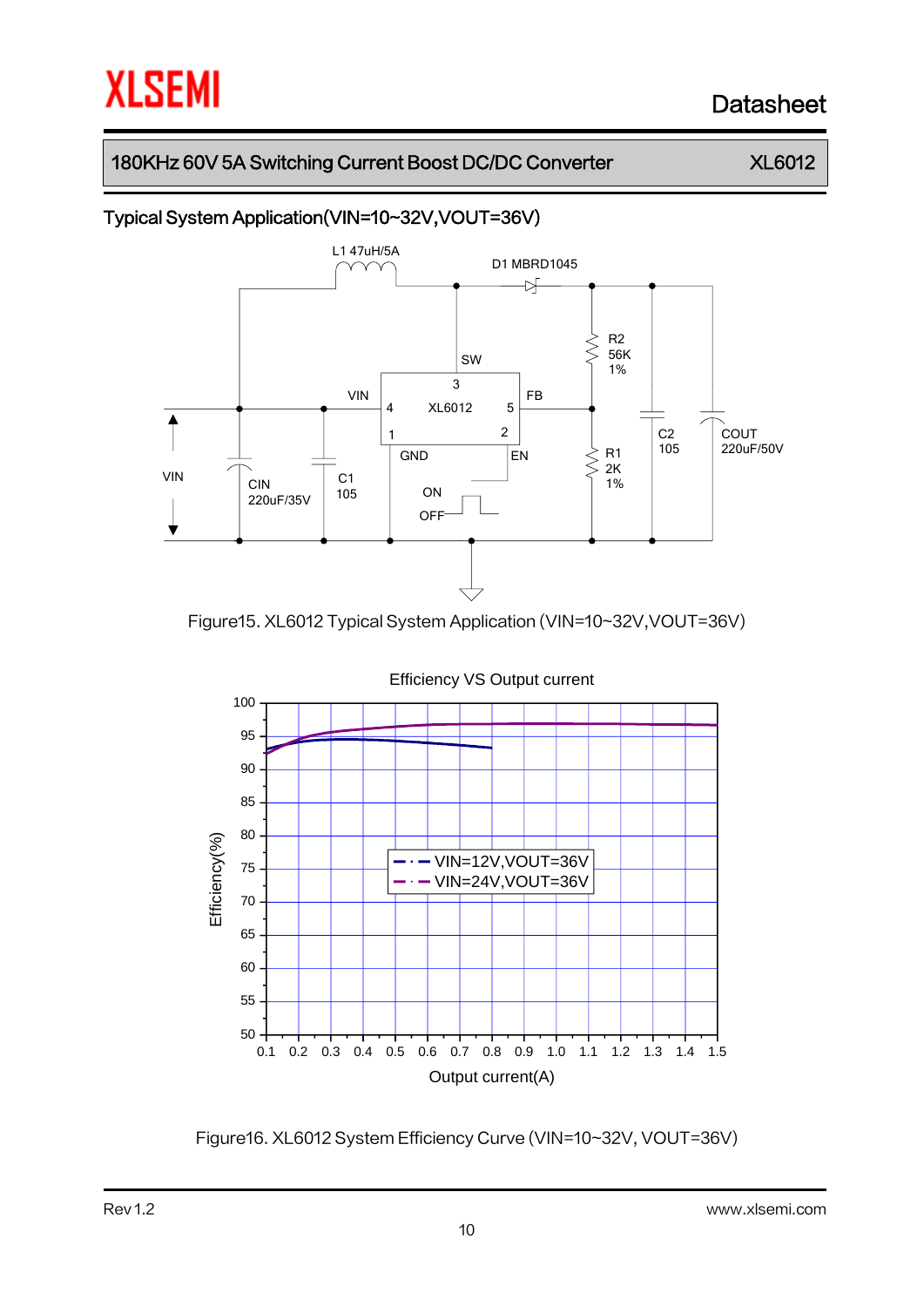### 180KHz 60V 5A Switching Current Boost DC/DC Converter XL6012

## Typical System Application(VIN=20~40V,VOUT=48V)



Figure17. XL6012 Typical System Application (VIN=20~40V,VOUT=48V)



Figure18. XL6012 System Efficiency Curve (VIN=20~40V, VOUT=48V)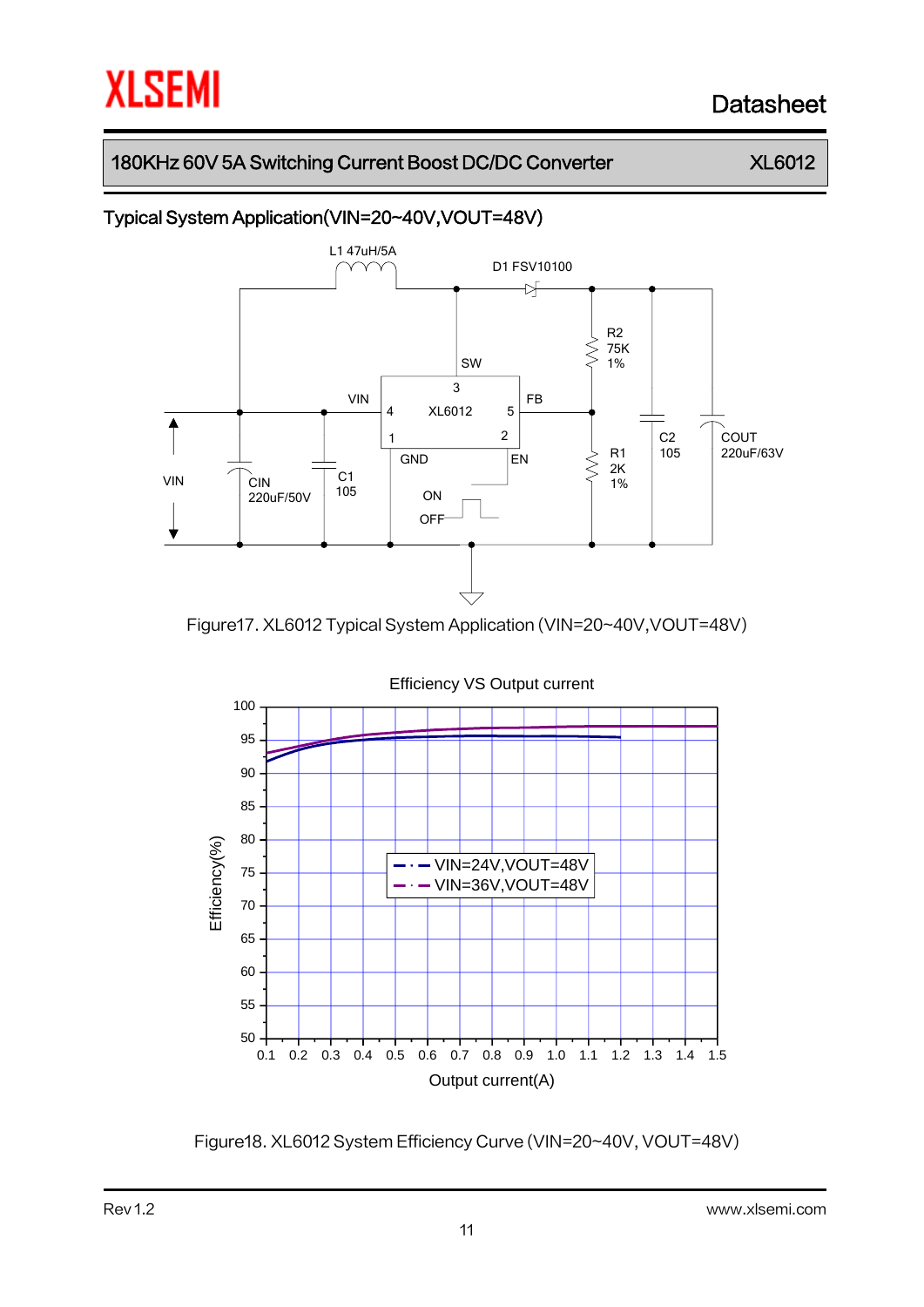### 180KHz 60V 5A Switching Current Boost DC/DC Converter XL6012

## Typical System Application - SEPIC (VIN=10~30V,VOUT=12V)



Figure19. XL6012 Typical System Application (VIN=10~30V,VOUT=12V)

#### High Power Application Circuit



Figure20. XL6012 High Power Application Circuit (VIN=36V,VOUT=48V,IOUT=2.1A)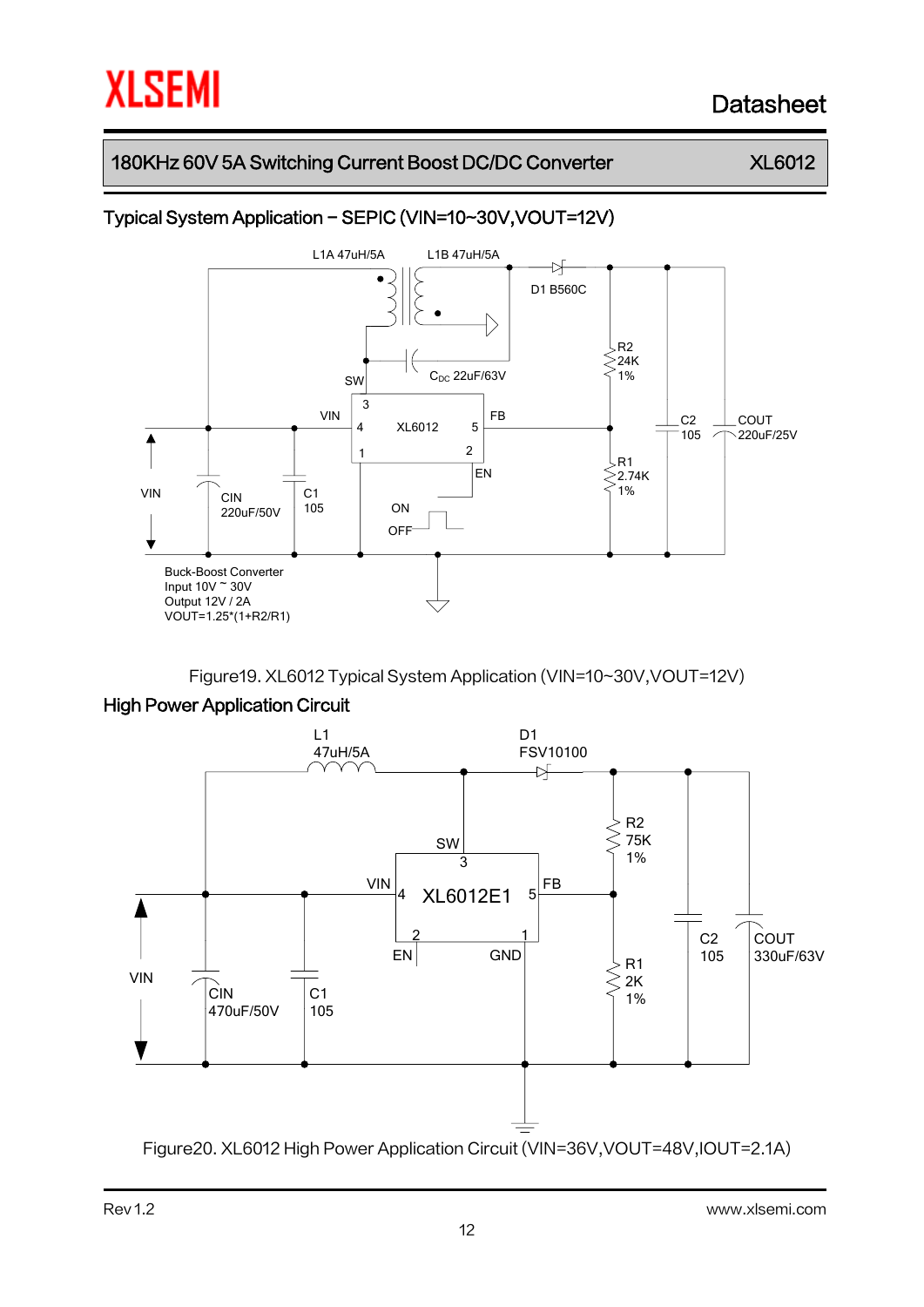## 180KHz 60V 5A Switching Current Boost DC/DC Converter XL6012

## Package Information

### TO220-5L Mechanical Dimensions



| Symbol | <b>Dimensions In Millimeters</b> |       | <b>Dimensions In Inches</b> |       |  |
|--------|----------------------------------|-------|-----------------------------|-------|--|
|        | Min.                             | Max.  | Min.                        | Max.  |  |
| А      | 4.06                             | 4.83  | 0.160                       | 0.190 |  |
| b      | 0.76                             | 1.02  | 0.030                       | 0.040 |  |
| С      | 0.36                             | 0.64  | 0.014                       | 0.025 |  |
| D      | 14.22                            | 15.49 | 0.560                       | 0.610 |  |
| E      | 9.78                             | 10.54 | 0.385                       | 0.415 |  |
| е      | 1.57                             | 1.85  | 0.062                       | 0.073 |  |
| e(1)   | 6.68                             | 6.93  | 0.263                       | 0.273 |  |
| F      | 1.14                             | 1.40  | 0.045                       | 0.055 |  |
| H(1)   | 5.46                             | 6.86  | 0.215                       | 0.270 |  |
| J(1)   | 2.29                             | 3.18  | 0.090                       | 0.125 |  |
| L      | 13.21                            | 14.73 | 0.520                       | 0.580 |  |
| ΦP     | 3.68                             | 3.94  | 0.145                       | 0.155 |  |
| Q      | 2.54                             | 2.92  | 0.100                       | 0.115 |  |